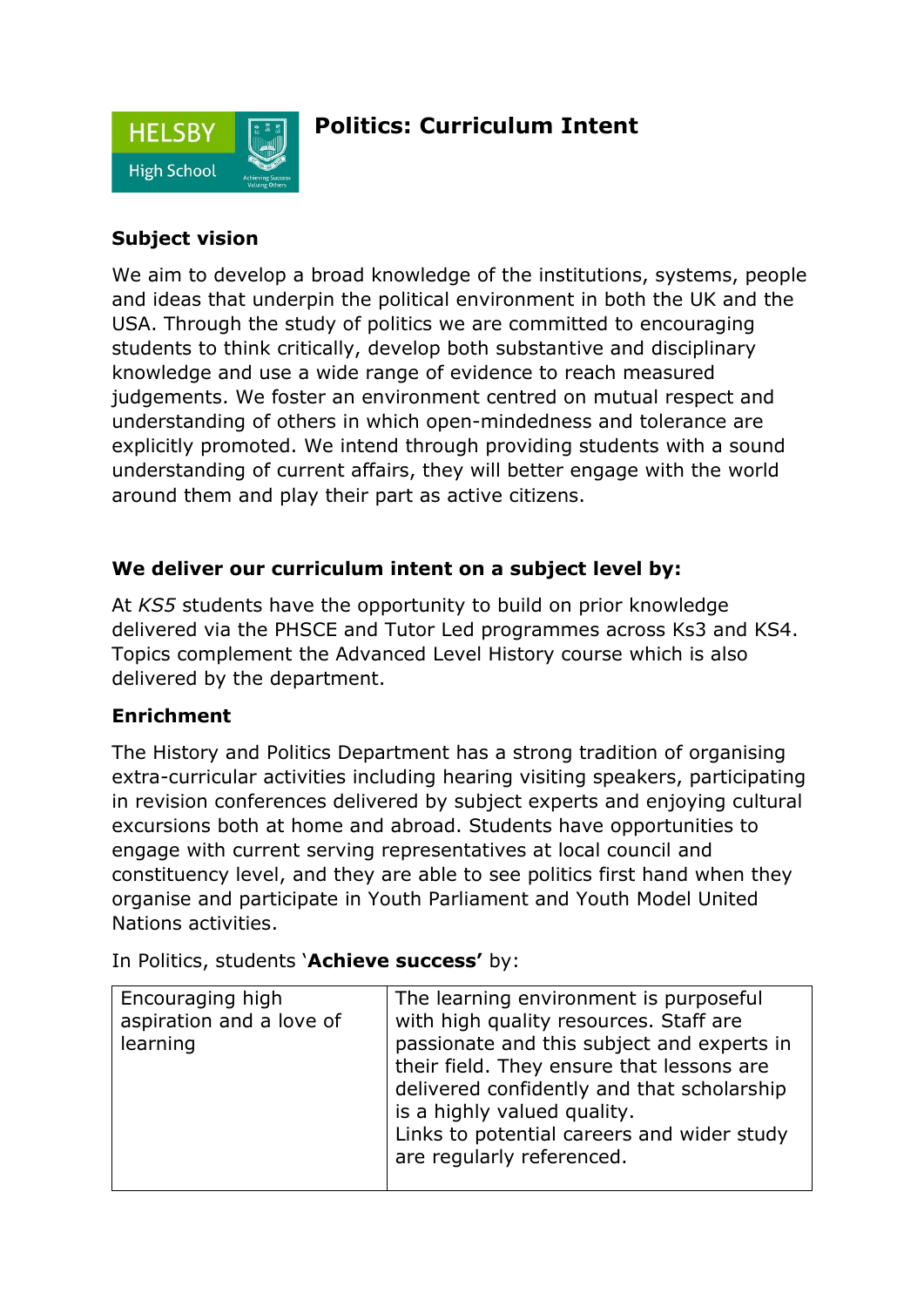| Maximising progress and<br>potential           | Students follow a carefully sequenced<br>course which allows for an introduction to<br>topics not studied formally at GCSE level,<br>thus enabling wider access to learning for<br>all abilities of students.                                                                                                                                                                 |
|------------------------------------------------|-------------------------------------------------------------------------------------------------------------------------------------------------------------------------------------------------------------------------------------------------------------------------------------------------------------------------------------------------------------------------------|
| Providing rewarding<br>learning experiences    | The department fully embraces a subject<br>which changes with the times. Student<br>resources are updated every year to<br>ensure full access to 'post text-book'<br>knowledge that is essential for success and<br>engagement.                                                                                                                                               |
| Offering diverse<br>opportunities              | In class students participate in activities<br>which revolve around diverse skills<br>including understanding scholarship,<br>factual recall, collaborative learning,<br>independent reflection and debating skills.                                                                                                                                                          |
| Recognising and<br>celebrating all achievement | Effort is highly praised at all key stages. At<br>KS5 students are encouraged to reflect on<br>their achievement as much as their<br>attainment, and regular conversations<br>about Target Grades, Predicted Grades and<br>future pathways are a regular feature,<br>particularly in Year 13.<br>Student effort is rewarded via the pastoral<br>assemblies on a termly basis. |

# In Politics, students '**Value Others'** by:

| Contributing to a safe<br>school environment | Students are welcomed into lessons and<br>have clear boundaries and expectations for<br>conducting themselves in the classroom.                                                                                                                                                           |
|----------------------------------------------|-------------------------------------------------------------------------------------------------------------------------------------------------------------------------------------------------------------------------------------------------------------------------------------------|
| Showing tolerance, respect<br>and fairness   | Students are encouraged to debate and<br>engage with a wide range of political<br>viewpoints. Fully supported arguments are<br>modelled throughout the course and the<br>department aims to show political balance<br>in terms of content delivery and the<br>guiding of emerging debate. |
| Listening to and respecting<br>others' views | Students regularly debate and share ideas<br>on a range of topics some of which may be<br>considered controversial. Students are                                                                                                                                                          |